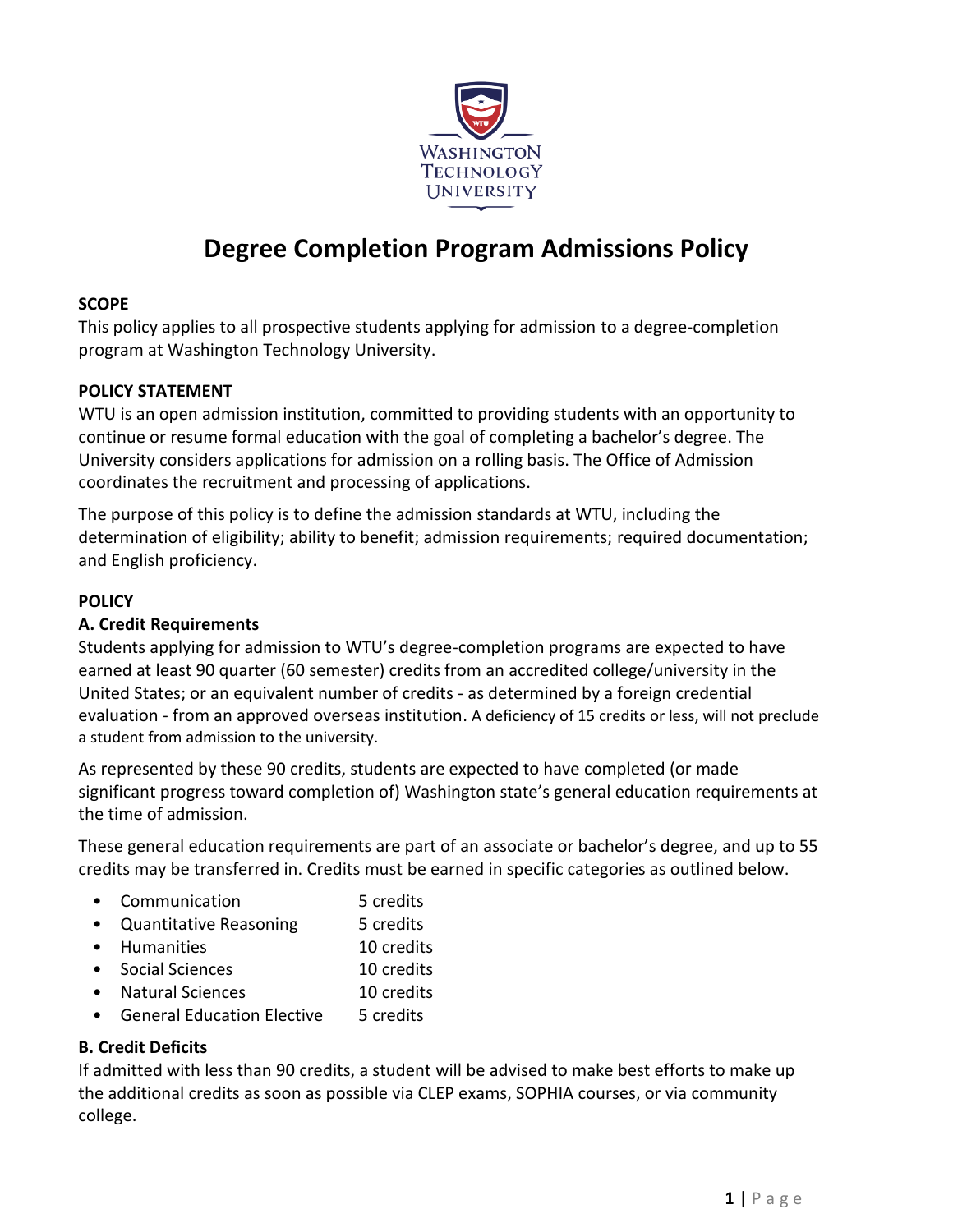If admitted with less than 90 credits, a student will be advised that completion of the degree will likely take more than 18 months. At no time may a student assume an academic load exceeding 1.33 times the normal load of 5 credit hours.

## **C. Alternative Ways to Earn Credits**

Up to 90 combined lower division credits may be applied toward a WTU program via:

- AP Advanced Placement
- IB International Baccalaureate
- CLEP College Level Examination Program
- Education that is equivalent to college-level work, as evaluated by the ACE Office of Educational Credit (This includes credits acquired through military service schools and certain online courses, for example SOPHIA.)

Through CLEP exams and SOPHIA online courses/exams, it is possible to earn up to 90 lowerdivision credits.

(WTU does not accept credits earned via CLEP or SOPHIA for upper-division credit, and CLEP exams that duplicate lower-division coursework previously transferred for credit are not accepted.)

Washington Technology University will not accept transfer credits from any institution for nonacademic experiential learning.

Credits from vocational schools will be accepted provided they are from an accredited technical college.

## **D. Readiness Determination**

The WTU Admissions Committee will meet on a regular basis to assess each applicant and decide whether he or she is a good fit for acceptance.

## **E. Documentation Required for Evaluation of Transfer Credit**

As part of the admissions process, the Office of the Registrar will conduct a transfer of credit evaluation. To inform this evaluation, all applicants to the University are required to provide:

- Evidence of high school completion in the form of a high school diploma or an official transcript
- An official transcript for each post-secondary institution attended (This must be sent directly from the awarding institution to the Registrar at WTU in a sealed envelope.)
- Students with credentials earned overseas must also provide a translation of the transcript (if relevant) and a Course by Course Foreign Credential Evaluation prepared by an approved agency as published on the university website.

Official documentation must be sent directly from the awarding institution to the registrar at WTU. Documents sent directly to the student may be accepted if the envelope has clearly not been tampered with.

## **F. Transfer of Credits into the Pre-Major**

Based on the documentation provided, the registrar identifies credits that are:

- transferrable into the pre-major i.e., credits that address general education and elective requirements (WTU only transfers credit from courses in which a student earned a passing grade.)
- transferrable into the major (i.e., courses that may substitute for WTU courses) The transfer of a course into the major as a substitute for a WTU course, will be at the discretion of the registrar in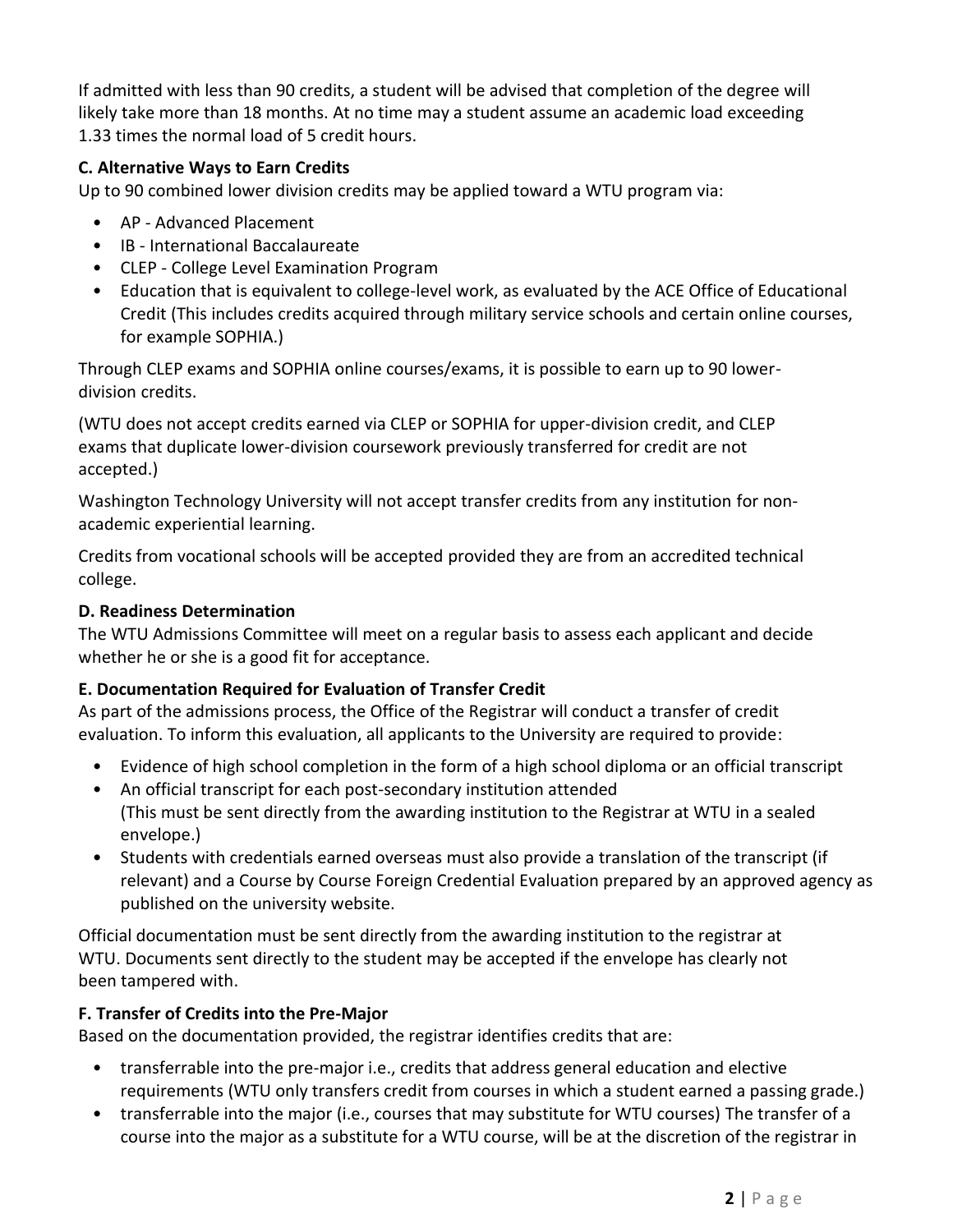consultation with the Dean and/or the Chief Academic Officer. A formal request must be made by the student to initiate such a transfer/substitution. (The form is available via the Office of the Registrar.) Subject waives will not be considered.

## **G. Transfer of Associate Degrees**

WTU accepts associate degrees that meet the requirements of the Washington Direct Transfer Curricula. These degrees are designed specifically to transfer and meet all the general education requirements. All credits will transfer to Washington Technology University and students are guaranteed junior level standing.

## **H. Transfer of Associate of Arts Degrees**

The Associate of Arts degree is designed as a transfer degree into a four-year baccalaureate program. The University provides full transfer of all coursework successfully completed as part of an Associate of Arts degree awarded by a regionally accredited institution.

## **I. Transfer of Other Associate Degrees**

The University provides full transfer credit for specialized associate degrees (Associate of Applied Science, Associate of Fine Arts, etc.) successfully completed at regionally or nationally accredited institutions. If completion of a required general education program is documented on the official transcript, the transfer student will have satisfied the University's general education requirement.

Transfer without a completed degree is evaluated on a course-by-course basis subject to the University's policies regarding lower-division programs.

## **J. Transfer of Credits from Degrees Completed Overseas**

Students who have a completed degree from an institution in a foreign country will be granted automatic admission - with no analysis of general education credits - provided a credential evaluation shows that they have at least the equivalent of a completed Associate degree in the US.

## **K. Residency Requirements**

Transfer of additional lower-division credit beyond the associate degree is restricted. While students with associate degrees typically transfer 90 quarter hours – approximately the first two years of the baccalaureate educational experience – students who have completed a Bachelor's degree prior to admission, can transfer in up to 135 credit hours. 45 credits must be completed in residence at WTU.

## **L. Proof of Identity**

Prior to the commencement of a student's program, the student will be required to meet in person, or online via a web cam, to share data required for the setup of their student record, and to establish proof of identity. At this meeting, the student will be required to show a Social Security Card, a government issued photo ID (e.g., a current driver's license, or a passport) and if the driver's license has a different address than that shown on a student's application - proof of current address (in the form of a billing statement sent to their home address).

## **M. Proof of English Proficiency**

Because all courses at Washington Technology University are taught in English, all incoming students must provide evidence that their English proficiency is sufficient to participate successfully in college-level courses.

Students who have not previously earned at least 45 credits (with a CGPA of 2.0 or above), from a